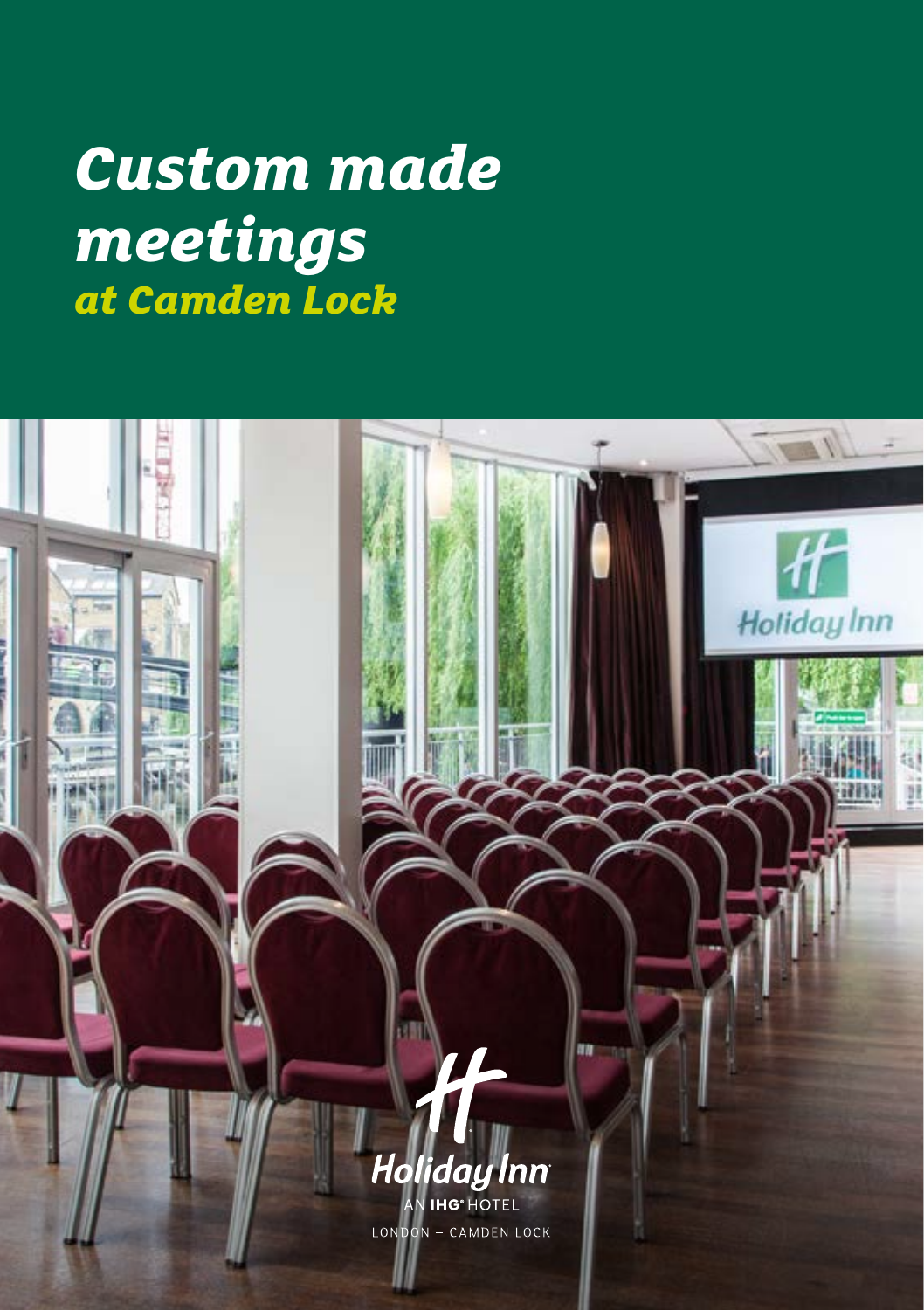

#### *Welcome to Holiday Inn London Camden Lock...*

Nestled in the heart of Camden Town and with a stunning waterside location, we offer contemporary meeting and event facilities to meet all your needs.

Overlooking the Regent's Canal, our modern and stylish venue has the flexibility to cater for all your requirements. From corporate events to team building activities or product launches to conferences, the Holiday Inn London – Camden Lock has the function room to suit you.

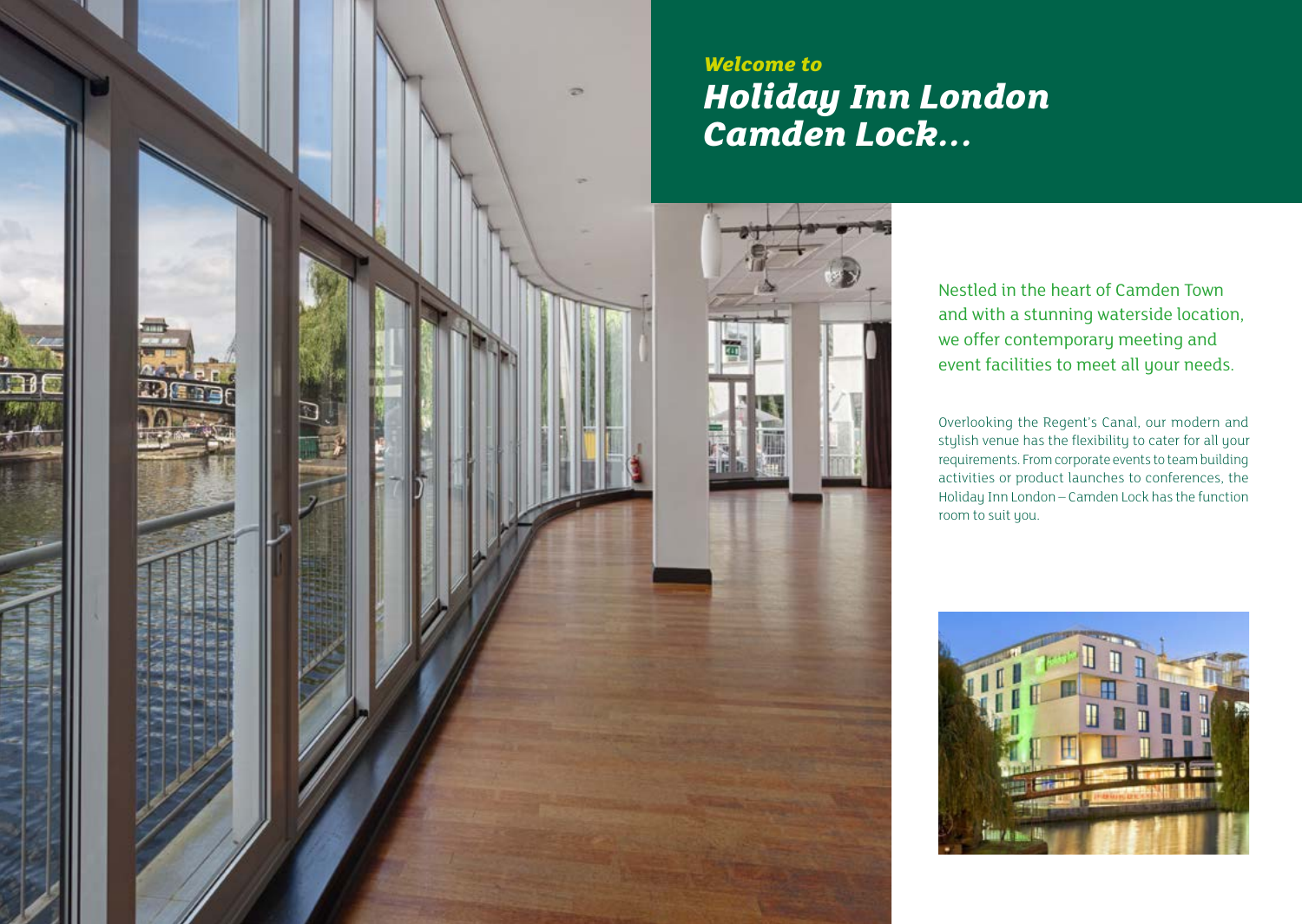## *Floorplans and capacities*







#### Meeting Room Detail

|                                           | $\begin{array}{c} 0.0 & 0.0 \\ 0.0 & 0.0 \end{array}$<br>$\circ$ $\circ$ $\circ$ | $\begin{array}{c} 0000 \\ 0000 \\ 0000 \\ 0000 \end{array}$ | $\begin{tabular}{ c c } \hline \quad \quad \quad & \quad \quad & \quad \quad \\ \hline \quad \quad & \quad \quad & \quad \quad \\ \hline \quad \quad & \quad \quad & \quad \quad \\ \hline \quad \quad & \quad \quad & \quad \quad \\ \hline \quad \quad & \quad \quad & \quad \quad \\ \hline \quad \quad & \quad \quad & \quad \quad \\ \hline \end{tabular}$<br>$\overbrace{ }^{\triangle\triangle\triangle\triangle}$ | $\triangle$ |                   |                |                     |         |              |                    |
|-------------------------------------------|----------------------------------------------------------------------------------|-------------------------------------------------------------|---------------------------------------------------------------------------------------------------------------------------------------------------------------------------------------------------------------------------------------------------------------------------------------------------------------------------------------------------------------------------------------------------------------------------|-------------|-------------------|----------------|---------------------|---------|--------------|--------------------|
| <b>Meeting Room</b>                       | Reception                                                                        | Theatre                                                     | Classroom                                                                                                                                                                                                                                                                                                                                                                                                                 | U-Shape     | <b>Board Room</b> | <b>Banquet</b> | <b>Dinner Dance</b> | Cabaret | Height<br>(m |                    |
| Camden Lock 1                             | 80                                                                               | 90                                                          | 24                                                                                                                                                                                                                                                                                                                                                                                                                        | 35          | 30                |                | 50                  | 45      | 2.5          | $13.1 \times 6.9$  |
| Camden Lock 2                             | 80                                                                               | 100                                                         | 24                                                                                                                                                                                                                                                                                                                                                                                                                        |             | 30                |                | 50                  | 50      | 2.5          | $14.5 \times 6.9$  |
| Camden Lock Suite<br>(combined)           | 140                                                                              | 180                                                         | 60                                                                                                                                                                                                                                                                                                                                                                                                                        | 52          | 55                | 160            | 130                 | 110     | 2.5          | $14.5 \times 13.6$ |
| Mezzanine 1/2/3                           | N/A                                                                              | 12                                                          |                                                                                                                                                                                                                                                                                                                                                                                                                           | N/A         | .                 |                | 10                  | N/A     | 2.2          | $5.4 \times 3.4$   |
| Mezzanine Suite                           | 40.                                                                              | 40.                                                         | 18                                                                                                                                                                                                                                                                                                                                                                                                                        | 24          | 24<br>.           | .<br>.         | 20                  | 21      | 2.2          | $16.2 \times 3.4$  |
| The Glasshouse                            | 350                                                                              | 200                                                         |                                                                                                                                                                                                                                                                                                                                                                                                                           |             | .                 | 220<br>.       | 180                 | 94      | 3.6          | $13.5 \times 6.3$  |
| The Glasshouse<br>(Waterfront level only) | 200                                                                              | 140                                                         | 45                                                                                                                                                                                                                                                                                                                                                                                                                        | 40          | 40                | 110            | 100                 | 70      | 3.6          | $13.5 \times 6.3$  |

| ಲ್ಲಿ ಲೈ        | $\Omega$            | $\begin{picture}(180,10) \put(0,0){\line(1,0){10}} \put(10,0){\line(1,0){10}} \put(10,0){\line(1,0){10}} \put(10,0){\line(1,0){10}} \put(10,0){\line(1,0){10}} \put(10,0){\line(1,0){10}} \put(10,0){\line(1,0){10}} \put(10,0){\line(1,0){10}} \put(10,0){\line(1,0){10}} \put(10,0){\line(1,0){10}} \put(10,0){\line(1,0){10}} \put(10,0){\line($ |               |                                            |
|----------------|---------------------|-----------------------------------------------------------------------------------------------------------------------------------------------------------------------------------------------------------------------------------------------------------------------------------------------------------------------------------------------------|---------------|--------------------------------------------|
| <b>Banquet</b> | <b>Dinner Dance</b> | Cabaret                                                                                                                                                                                                                                                                                                                                             | Height<br>(m) | <b>Room Dimensions</b><br>$L \times W$ (m) |
| 60             | 50                  | 45                                                                                                                                                                                                                                                                                                                                                  | 2.5           | $13.1 \times 6.9$                          |
| 60             | 50                  | 50                                                                                                                                                                                                                                                                                                                                                  | 2.5           | $14.5 \times 6.9$                          |
| 160            | 130                 | 110                                                                                                                                                                                                                                                                                                                                                 | 2.5           | 14.5 x 13.6                                |
| 10             | 10                  | N/A                                                                                                                                                                                                                                                                                                                                                 | 2.2           | $5.4 \times 3.4$                           |
| 30             | 20                  | 21                                                                                                                                                                                                                                                                                                                                                  | 2.2           | $16.2 \times 3.4$                          |
| 220            | 180                 | 94                                                                                                                                                                                                                                                                                                                                                  | 3.6           | $13.5 \times 6.3$                          |
| 110            | 100                 | 70                                                                                                                                                                                                                                                                                                                                                  | 3.6           | $13.5 \times 6.3$                          |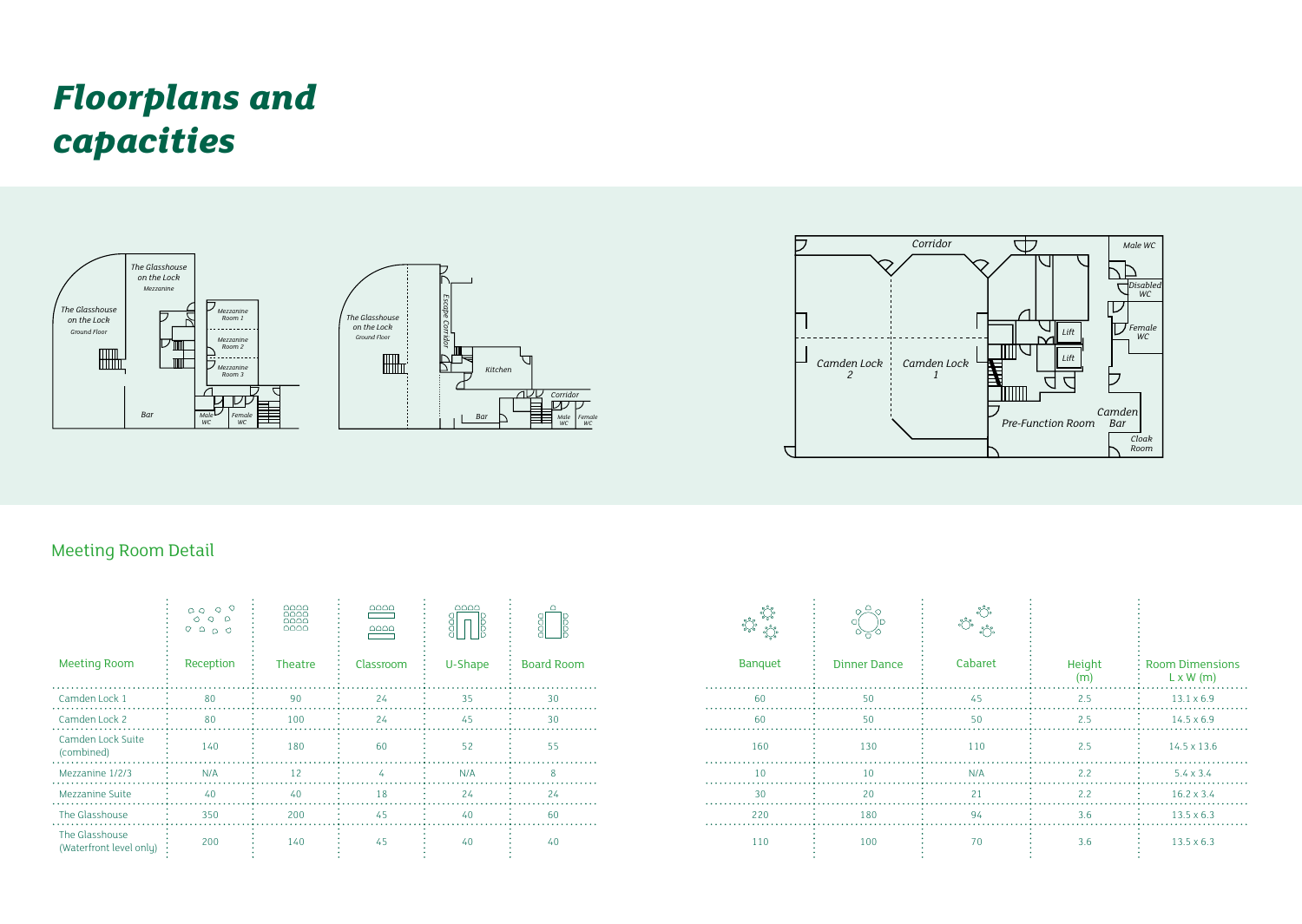## *We have everything ready for all events*

With the spectacular backdrop of Regents Canal, the Glasshouse will ensure that your private dining experience, be it for work or pleasure, is as incredible as it is memorable.





Our chefs will be ready to delight you with an array of locally sourced produce and will be happy to create bespoke menus to complement your event. We also have a fully equipped private kitchen which is perfect for any specialised outside catering.

We can host networking events, corporate lunches, celebratory dinners, Bar Mitzvahs, corporate summer parties, Christmas parties, cocktail events and weddings, our team will be with you every step of the way to make sure your event goes off with a bang!



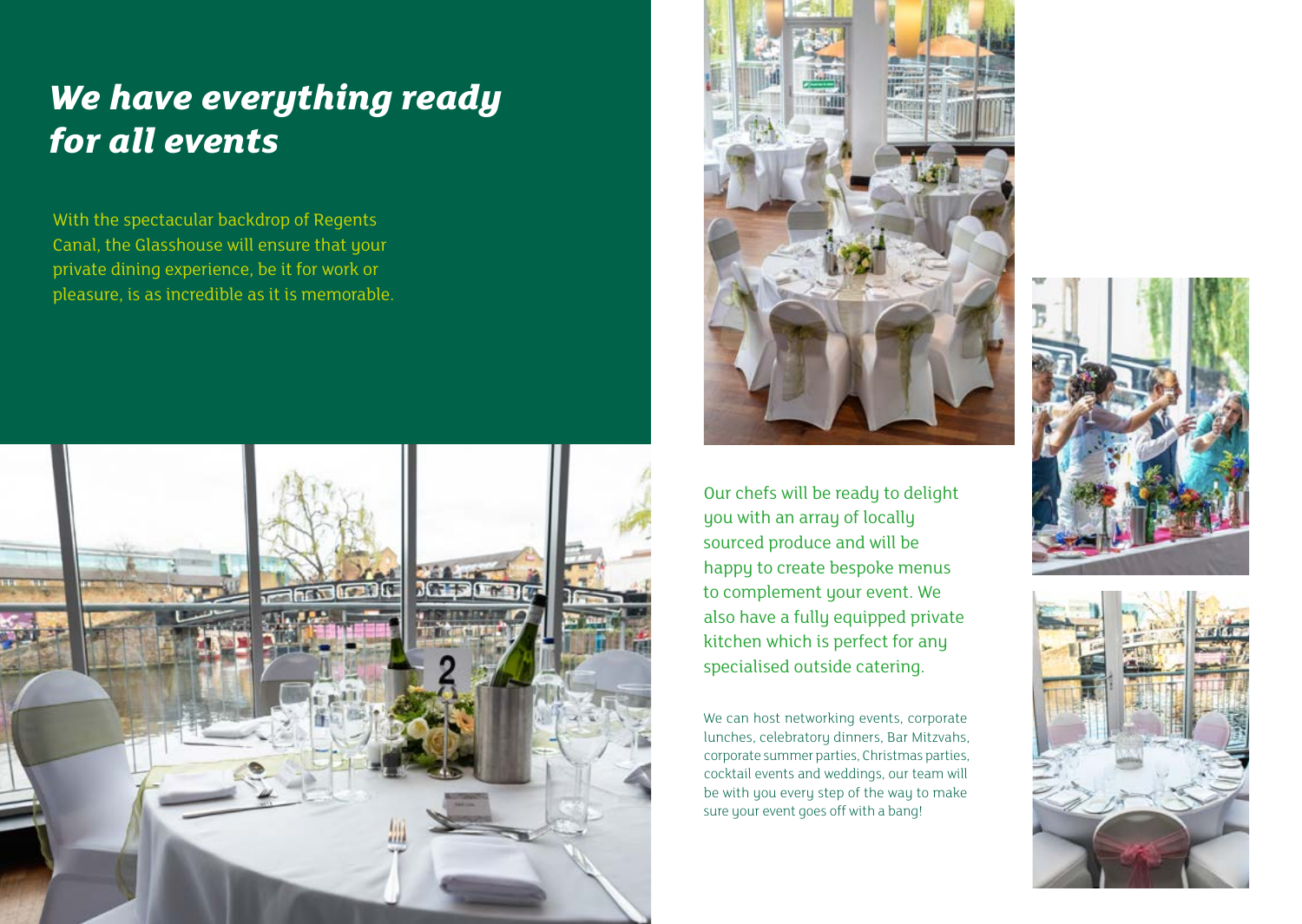## *Meeting your Needs*

#### The Glasshouse

The Glasshouse on the Lock Suite is a unique and flexible space split over 3 floors, boasting floor to ceiling windows overlooking the Regent's Canal. It provides an exceptional location, perfect for those needing a stunning all-in-one space. Accessible from its own separate entrance, the space includes its own cloakroom, bar and kitchen. The Glasshouse is ideal for private events, exhibitions, product launches, team building activities and after meeting drinks.



The Camden Suites are situated on their own dedicated floor with a private foyer area perfect for registration and refreshment breaks. The Camden Suites can accommodate up to 180 delegates or they can be split into 2 suites for smaller groups. This space is ideal for market research, examinations, AGMs, meetings and theatre presentations.

#### The Camden Suite The Mezzanine Suites

The Mezzanine Suites are your perfect boardrooms from 8 to 24 delegates and serve extremely well for syndicate rooms too. The suites have the flexibility to be sectioned individually to meet your requirements. These soundproof rooms are ideal for smaller meetings, interviews, brainstorming meetings and intimate private dinners.



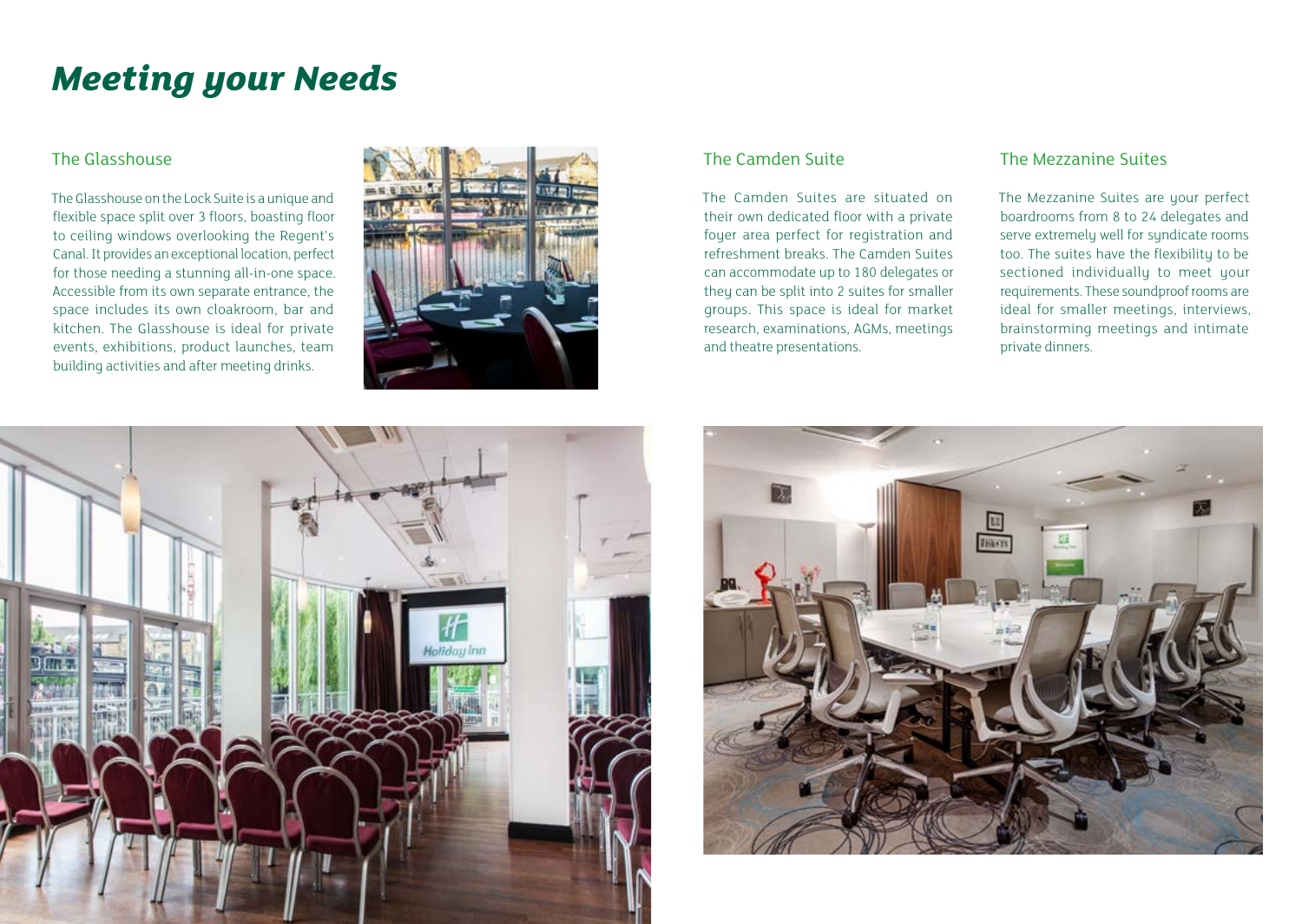## *Thinking of Staying Overnight?*

- 130 smart rooms with working space
- 12 Penthouse & Executive Suites
- 4 accessible rooms
- Complimentary WiFi throughout
- Safes in every room
- 24 hour room service
- 24hour mini gym
- Continental & cooked breakfast available
- Located in the centre of Camden